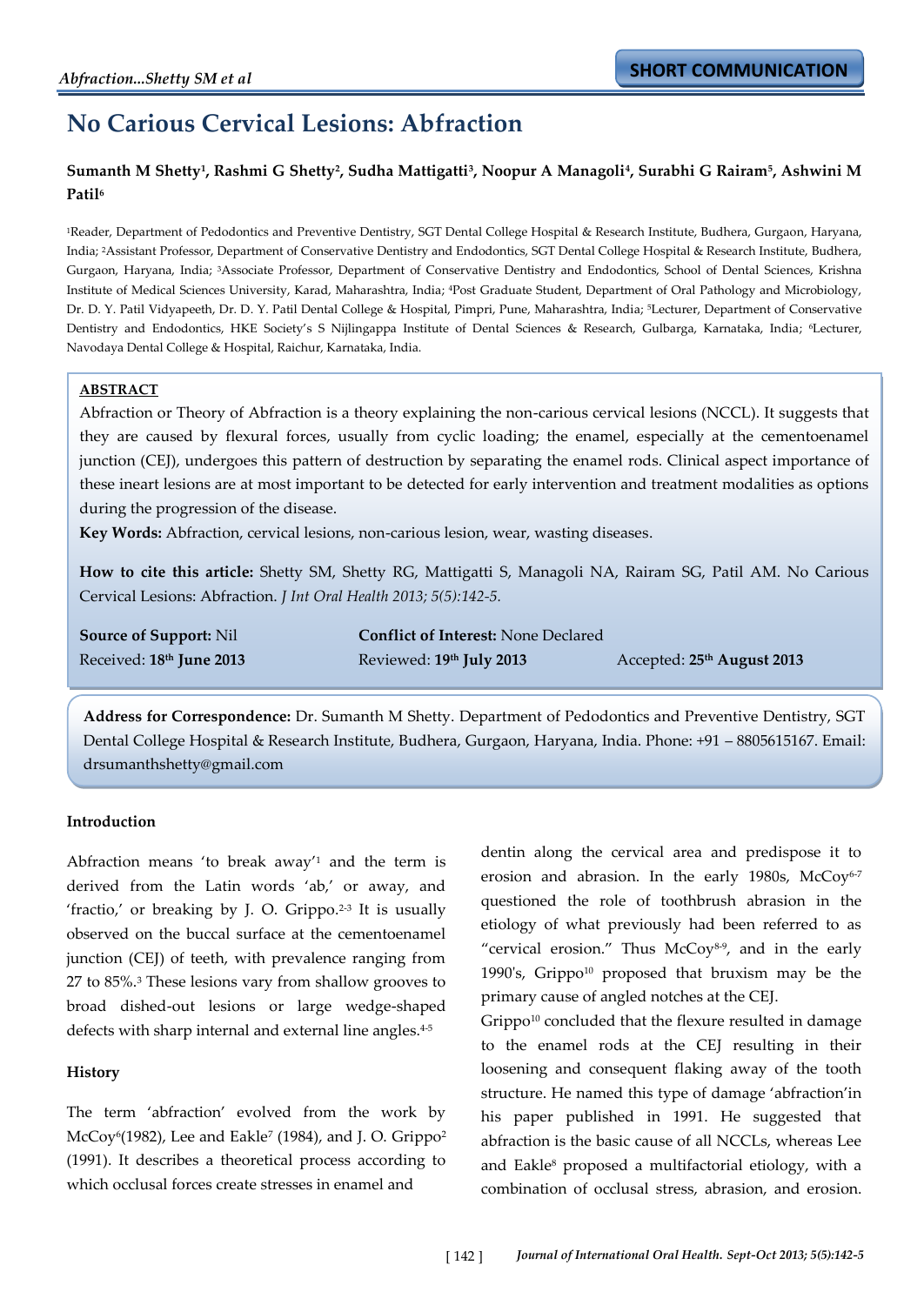Spranger<sup>11</sup> supported the multifactorial etiology of the cervical lesions and suggested that the wear was related to the anatomy, the distribution of forces calculated from elastic deformation studies, development of caries, and occlusion and parafunction.

Grippo<sup>12</sup> has defined abfraction as the pathological loss of tooth substance caused by biomechanical loading forces that result in flexure and failure of enamel and dentin at a location away from the loading. He first used the term abfraction to refer to a process of cervical tooth structure loss, based on work completed by McCoy<sup>7</sup> and Lee and Eakle.<sup>8</sup>

#### **Theory of Abfraction**

The theory of abfraction is based primarily on engineering analyses that demonstrate theoretical stress concentration at the cervical areas of teeth<sup>13</sup>. Few controlled studies demonstrate the relationship between occlusal loading and abfraction lesions. The role of occlusal loading in NCCLs appears to be part of a multifactorial event that may not necessarily follow the proposed classic abfraction mechanism.

Nearly all the research on the relationship of occlusal forces (bruxing) to cervical lesions shows that teeth do, indeed flex in the cervical region under bruxing loads, but none seems to cite actual damage caused by this deformation without an abrasive or erosive component applied as well. Nevertheless, the abfraction theory argues that bruxing forces alone can cause the erosion of the tooth structure on buccal surface, especially in the cervical region.

Many dispute the theory of abfraction, blaming this type of damage on what is commonly called "toothbrush abrasion".<sup>8</sup> This harks back to the early work of W.D. Miller in 1917, however it has been confirmed by more recent studies by T.C. Abrahamsen $14$  which have shown that toothpaste (not the toothbrush) is abrasive enough to cause this type of damage if the patient is too aggressive in brushing the teeth in a very hard and vigorous "sawing" motion. Abrahamson suggests that the term "toothbrush abrasion" be replaced with the term "toothpaste abuse".8,14

His studies using mechanical "tooth brushing" machines have shown that the toothbrush alone does not cause this type of tooth damage, but the addition of toothpaste to the bristles does. Toothbrushes without toothpaste do cause soft tissue damage and indeed, overly vigorous tooth brushing without toothpaste leads to gingival recession.<sup>14</sup>

Grippo<sup>2</sup> has suggested that abfraction is the basic cause of all NCCLs. There is some evidence supporting the tooth flexure theory: presence of class V non-carious lesions in some teeth but adjacent teeth (not subjected to lateral forces) are unaffected;12-13 the lesions progress around restorations that remain intact and under the margins of complete crowns;<sup>12</sup> the lesions are rarely seen on the lingual aspect of mandibular teeth.<sup>13</sup> However, other studies have proposed a combination of occlusal stress, parafunction, abrasion, and erosion in the development of lesions, leading to a conclusion that the progression of abfraction may be multifactorial.11,15 Thus the theory of abfraction is not yet proven.

#### **Clinical Features**

Abfraction lesions present primarily at the cervical region of the dentition and are typically wedge-shaped, with sharp internal and external line angles. Subgingival lesions have also been observed.In theory, the shape and size of the lesion are dictated by the direction, magnitude, frequency, duration and location of forces that arise when teeth come in contact.<sup>16</sup>

Lee and Eakle<sup>8</sup> first described the characteristics of the lesions resulting from tensile stresses. They concluded that an abfraction lesion should be located at or near the fulcrum in the region of greatest tensile stress concentration, be wedge-shaped, and display a size proportional to the magnitude and frequency of tensile force application.

They proposed that the direction of the lateral forces acting on a tooth determines the location of the lesion. Two or more lateral forces result in an NCCL composed of two or more overlapping wedge-shaped NCCLs. Abfraction is postulated to be responsible for chronic sensitivity of the teeth to cold foods and liquids.<sup>8,17</sup>

Tooth Wear Index proposed by Smith and Knight<sup>18</sup> is the most accepted index to categorize tooth wear in the cervical region and it is as follows:

The classifications on this index are as follows: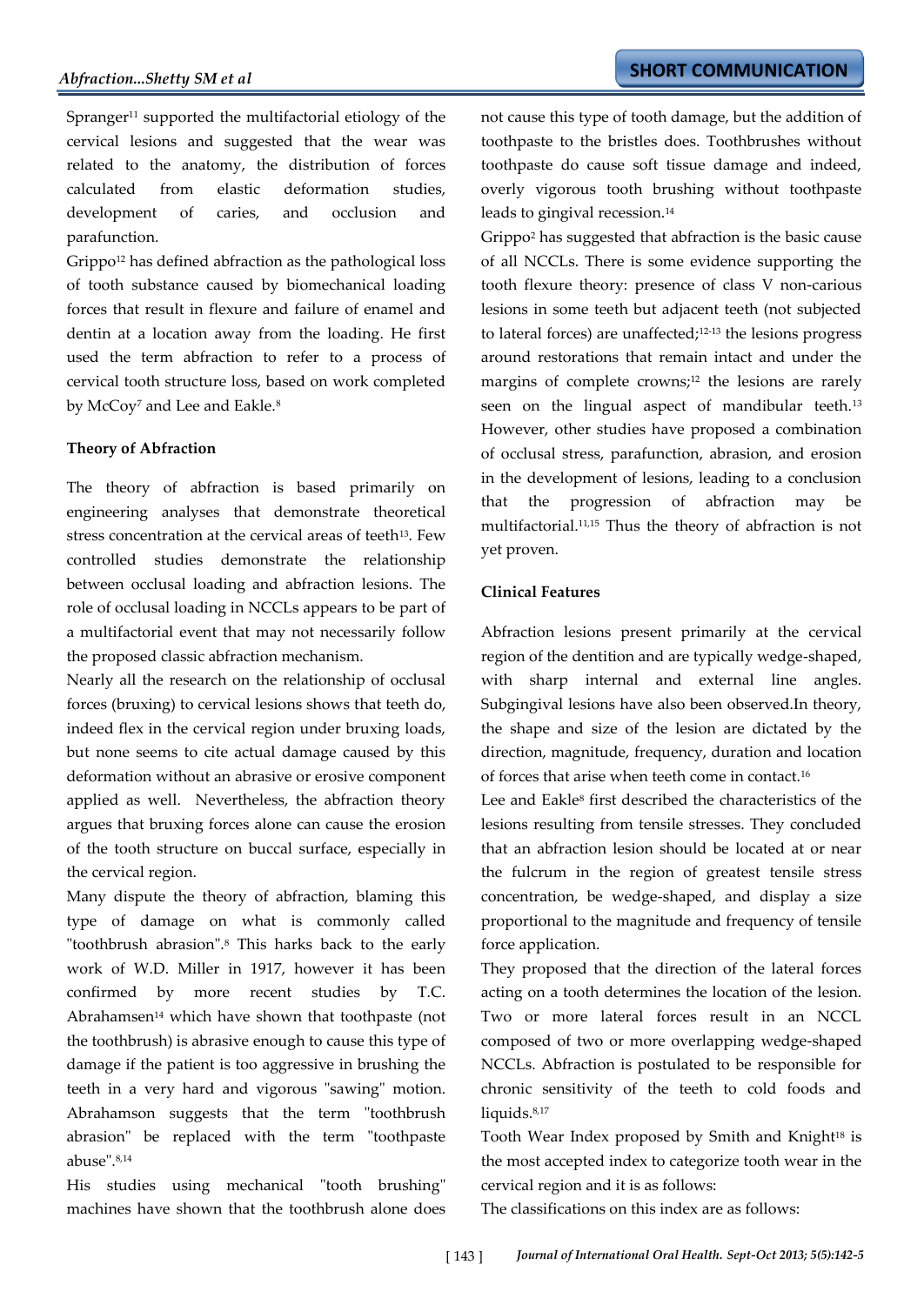$0 = no$  change in contour;

1 = minimal loss of contour;

- $2 =$  defect < 1 mm deep;
- 3 = defect 1 mm to 2 mm deep;
- 4 = defect > 2 mm deep, or pulp exposure, or exposure of secondary dentin

### **Treatment**

Determination of activity of abfraction lesion can be done by using 12 scalpel blade. Loss of scratch made by the blade signifies active abfraction lesion. In an attempt to reproduce the phenomenon of stress distribution in teeth and their anatomic support structures, a variety of methodologies have been used.The engineering studies cited by McCoy<sup>19</sup> and Lee and Eakle<sup>15</sup> employed finite elemental analysis (FEA), or photoelastic methods. They used computerized geometric or plastic models, respectively. By using FEA, each factor can be rapidly modified and the stress distribution can be investigated in two-dimensional (2D) or threedimensional (3D) models.<sup>19-20</sup>

When abfraction lesion is less than  $1mm$  in depth $17$ , only monitoring at regular intervals is enough. Restoring NCCLs improves the maintenance of oral hygiene by the patient. It also helps in decreasing thermal sensitivity, improving esthetics and strengthening the teeth. Along with restoration, a variety of treatment strategies have also been proposed like occlusal adjustments, occlusal splints, elimination of parafunctional habits,<sup>21</sup> altering toothbrushing techniques etc.

For restoring abfractions, many materials and techniques have been tried till date. The following materials are indicated for restoring the lesions: Glassionomer cements (GICs), Resin-Modified GICs (RMGICs), Polyacid-modified resin-based composites (compomers), composites resins and a combination of the techniques.22-24 According to Tay25, RMGIC should be the first preference. RMGIC/ GIC liner or base with resin composite should be used wherever aesthetics is concerned. Matis et al<sup>26</sup> found that retention was same for GIC and microfilled resin. GICs have been found to perform better than the composites because of their greater resilience allowing the material to flex with the tooth. RMGICs give better esthetic results than conventional GIC.

#### **References**

- 1. Braem M, Lambrechts P, Vanherle G. Stressinduced cervical lesions. J Prosthet Dent 1992;67(5):718-22.
- 2. Grippo JO. Abfractions: A New Classification of Hard Tissue Lesions of Teeth. J Esthet Dent 1991;3(1):14-9
- 3. Litonjua LA, S Andreana, Bush PJ, Tobias TS, Cohen RE. Non carious cervical lesions and Abfractions: A Re-evalution. J Am Dent Assoc 2003;134(7);845-50.
- 4. Levitch LC, Bader JD, Shugars DA, Heymann HO. Non-carious cervical lesions. J Dent 1994;22(4):195- 207.
- 5. Barttlet DW, Shah P. A critical review of noncarious cervical (wear) lesions and the role of abfraction, erosion, and abrasion. J Dent Res 2006;85(4):306-12.
- 6. Pereira AV, Poiate IA, Poiate-Junior E, Miranda-Junior WG. Abfraction lesions reviewed: current concepts. RGO 2008;56(3);321-6.
- 7. McCoy G. The etiology of gingival erosion. J Oral Implantol 1982;10(3):361–2.
- 8. Lee WC, Eakle WS. Possible role of tensile stress in the etiology of cervical erosive lesions of teeth. J Prosthet Dent 1984;52(3):374–80.
- 9. McCoy G. On the longevity of teeth. J Oral Implantol 1983;11(2);248-67.
- 10. Grippo JO. Tooth flexure. J Am Dent Assoc 1991;122(7):13.
- 11. Spranger H. Investigation into the genesis of angular lesions at the cervical region of teeth. Quintessence Int 1995;26(2):149-54.
- 12. Grippo JO. Noncarious cervical lesion the decision to ignore or restore. J Esthet Dent 1992;4(Suppl):55- 64.
- 13. Vasudeva G, Bogra P. The effect of occlusal restoration and loading on the development of abfraction lesions: A finite element study. J Conserv Dent 2008;11(3):117-20.
- 14. TC Abrahamsen. The worn dentition pathognomonic patterns of abrasion and erosion. Int Dent J 2005; 55(4):268-76.